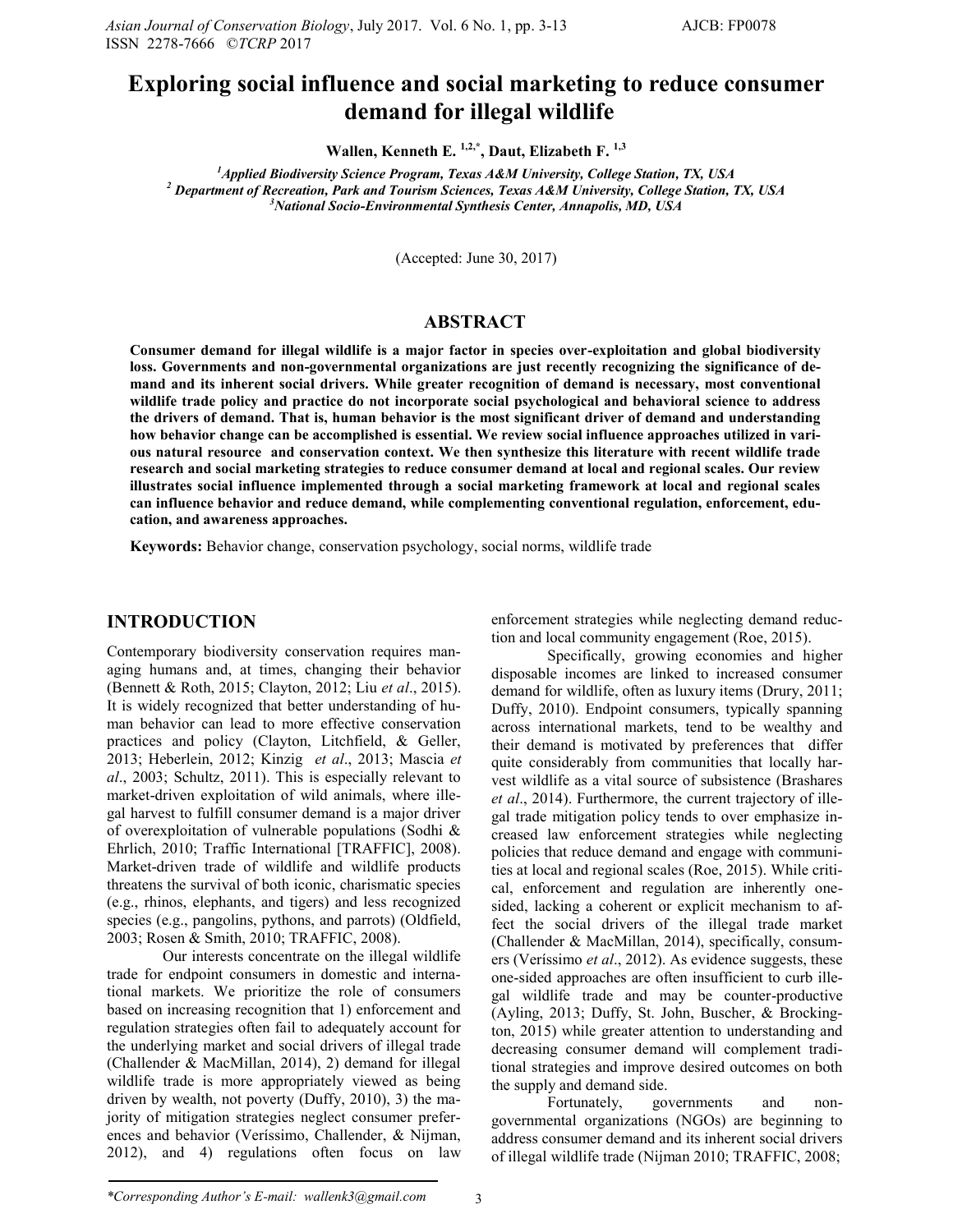| <b>Illegal</b><br>wildlife<br>con-<br>sumers                                                                                        | Desired<br>behavior<br>change                                                                                | <b>Target Audience</b>                                                                                                                        | Social influence/marketing<br>$ap-$<br>proach                                                                                                                                                                                                                                                                                                                                                                                                                                                                                                                                                 |
|-------------------------------------------------------------------------------------------------------------------------------------|--------------------------------------------------------------------------------------------------------------|-----------------------------------------------------------------------------------------------------------------------------------------------|-----------------------------------------------------------------------------------------------------------------------------------------------------------------------------------------------------------------------------------------------------------------------------------------------------------------------------------------------------------------------------------------------------------------------------------------------------------------------------------------------------------------------------------------------------------------------------------------------|
| Bushmeat consumers of<br>protected-species<br>at<br>restaurants in<br>urban<br>areas in Peruvian Ama-<br>zon                        | Select bushmeat with<br>legal harvest and com-<br>mercial quotas                                             | Restaurant<br>goers,<br>particularly<br>visitors<br>and tourists whom<br>may want to<br>try<br>bushmeat<br>for<br>the<br>novelty <sup>b</sup> | Public commitment: encourage high-<br>ranking military and industry per-<br>sonal to pledge they will not con-<br>sume illegal bushmeat and de-<br>nounce illegal consumption.<br>Normative social messaging: place<br>visible signs or other messages at<br>hotels for tourists to be exposed to<br>socially approved of behaviors con-<br>cerning illegal bushmeat consump-<br>tion, and that most tourists do not<br>condone its consumption (in Eng-<br>lish and Spanish).                                                                                                                |
| Consumers of illegally-<br>harvested live birds as<br>pets (particularly song-<br>birds for singing compe-<br>titions) in Indonesia | Select legally-harvested<br>or captive-bred song-<br>birds                                                   | Songbird hobbyists<br>and members of bird<br>clubs                                                                                            | Block leader: Recruit influential bird-<br>club founders who use (or can be<br>convinced to use) only captive-bred<br>or legally-capture species for sing-<br>ing competitions to talk to other<br>club founders/leaders and discuss<br>that they should do the same.<br>Social comparison: encourage devel-<br>opment of bird clubs and singing<br>competitions-with prestigious par-<br>ticipants and prizes-that only allow<br>certified captive-bred birds to en-<br>courage upward comparison from<br>clubs who allow and implicitly pro-<br>mote illegally harvested songbird<br>clubs. |
| Consumers of Asian<br>pangolin <sup>c</sup> scales as tra-<br>ditional medicine in<br>Viet Nam <sup>d</sup>                         | Select alternative mod-<br>ern medicines or other<br>traditional medicines<br>from legally-traded<br>species | Affluent urban con-<br>sumers able to pay<br>soaring prices of<br>traditional medicines                                                       | Community-based social marketing<br>framework: understand the reasons<br>for using these products given their<br>recent introduction to the traditional<br>medicine market <sup>e</sup> and identify barri-<br>ers/constraints to discontinuing<br>their use.<br>Public commitment: obtain public<br>pledges from celebrities, politicians,<br>and physicians in Viet Nam stating<br>they will not purchase or consume<br>any pangolin product.                                                                                                                                               |

**Table 1.** Suggested social influence/marketing approaches to mitigate three scenarios targeting endpoint consumers of illegally-traded wildlife or wildlife products<sup>a</sup>

<sup>a</sup>Ideally, each scenario should start with a community-based evaluation to better understand the drivers of consumption and determine the most effective social influence intervention.

<sup>b</sup>Bushmeat consumers are often military, industry executives, or tourists who are either stationed or visiting the Amazonian region.

<sup>c</sup>Trade and consumption of Asian pangolins is illegal in Viet Nam.

<sup>d</sup>A first step would be identifying areas wherproducts are sold, the merchants selling them, and those who purchase these products.

<sup>e</sup>Over the past 15 years the demand for pangolin has increased as the traditional medicinal market has reemerged.

World Wildlife Fund [WWF] & Dalberg, 2012). The WWF and TRAFFIC, for instance, launched the Wildlife Crime Initiative in 2014, an integrated long-term initiative designed, in part, to stop poaching, trafficking, and consumption of illegal wildlife (WWF & TRAFFIC, 2014). For researchers and practitioners working to reduce consumer demand and mitigate illegal wildlife trade at local and regional scales, the desired outcome is

often to change individual behavior (Drury, 2011; St. John, Edward-Jones, & Jones, 2010). In context of consumer demand for illegal wildlife, we found little evidence in the scientific literature that behavior change theories and methods are being utilized. Researchers and practitioners can, and should, draw upon a wide-range of theory-based approaches from social psychology and the broader social sciences (e.g., economics, political

*AJCB* Vol. 6 No. 1, pp. 3–13, 2017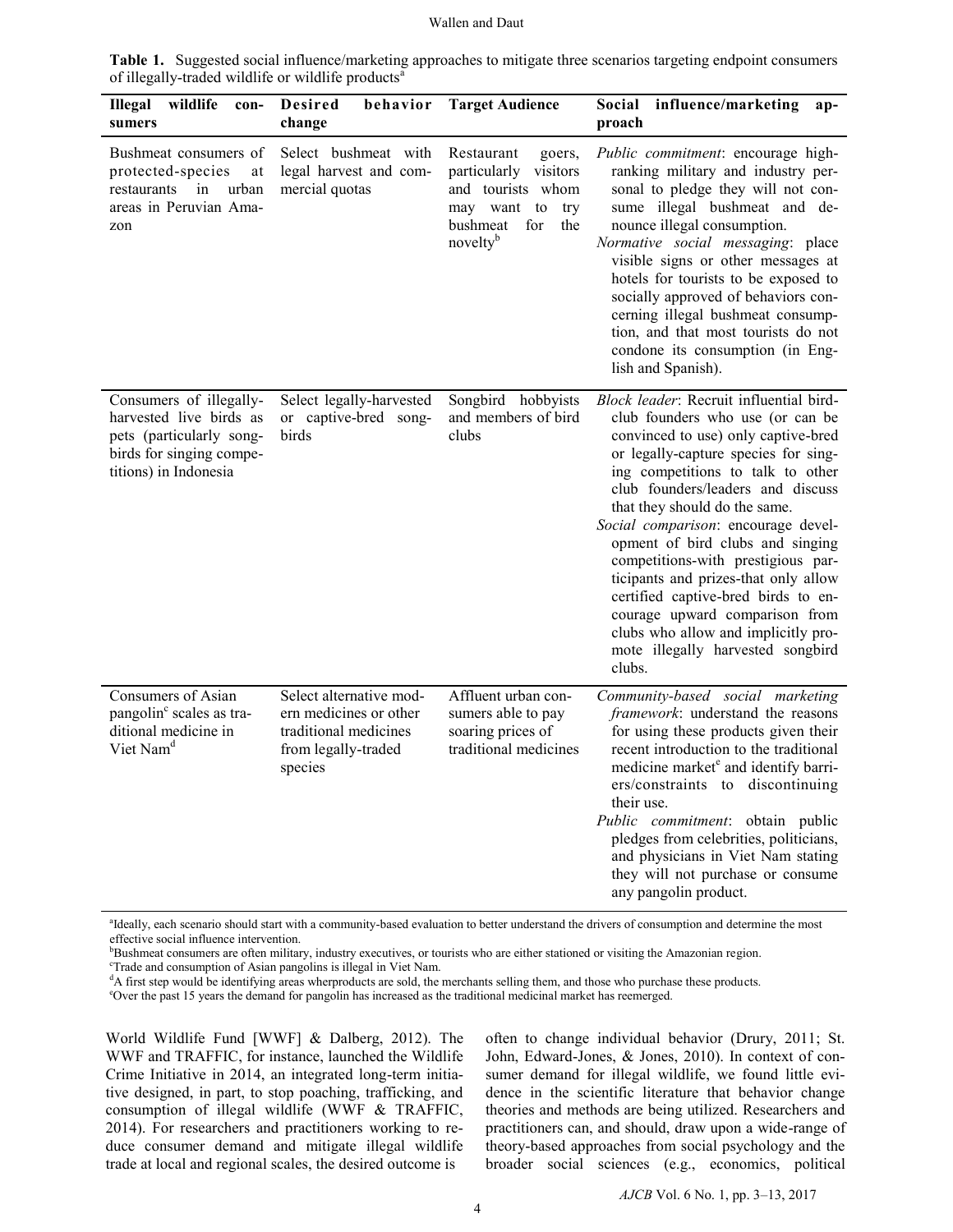science, sociology, anthropology) to change consumer behavior and reduce demand (Veríssimo, 2013).

Changing human behavior is challenging. To meet this challenge, social psychology, particularly the theories and methods associated with social influence, provide established and effective tools and frameworks (Abrahamse & Steg, 2013; Clayton & Brook, 2005). Social influence approaches recognize the power that other individuals (social actors) and social context—the immediate setting in which individuals interact and make decisions—have on decision making and behaviors (Abrahamse & Steg ,2013; World Bank, 2015). The efficacy of social influence approaches to modify human behavior stems from an inherent aspect of human nature; the people around us often influence our behavior, which can be effectively harnessed to leverage behavior change (Allport 1985; Cialdini & Trost 1998; Cialdini & Goldstein 2004; Goldstein & Cialdini 2007).

The aim of our paper is to provide conservation researchers and practitioners working to reduce illegal wildlife trade and consumer demand with an overview of social influence approaches to assist their endeavors. We introduce four widely used social influence approaches from social psychology commonly used in conservation psychology and pro-environmental behavior research (Abrahamse & Steg 2013). We review their application and effectiveness in several biodiversity conservation and wildlife trade contexts including examples of social influence approaches to reduce consumer demand. Lastly, we demonstrate how social influence approaches can be incorporated into social marketing frameworks (Andreasen 1994; Burchell, Rettie, & Patel, 2013; Veríssimo, 2013) to effectively target consumers under different socio-cultural contexts at local community and regional scales (McKenzie-Mohr, 2011).

### **Social influence**

Social influence refers to the change in behavior (e.g., thoughts, feelings, or actions) one individual causes in another, intentionally or unintentionally (Turner, 1991). Through interaction with and observation of others, individuals gather information and form beliefs about common behavior and how they ought to behave for a given situation (i.e., what behavior is socially acceptable). Particularly influential are the behaviors and expectations of other group members, such as family and friends, neighbors and community members, or members of other meaningful social groups (Bicchieri, 2005). Interactions with other individuals from a social group 1) help foster the development of informal rules that guide individual behavior, *social norms*; 2) allow for comparison of one's own behavior to that of others, *social comparison*; and 3) provide the opportunity to learn adaptive or effective behavior(s) from others, *social learning* (Cialdini, Kallgren, & Reno, 1991).

Empirical evidence indicates that social norms, social comparison, and social learning significantly influence individual behavior under many scenarios, including in natural resource and biodiversity conservation contexts (Abrahamse & Steg, 2013; Abrahamse, Steg, Vlek, & Rothengatter, 2005; Cialdini *et al*. 1991; Cialdini & Trost, 1998). Four social influence approaches that

may be particularly effective at mitigating consumer demand for illegal wildlife are: 1) normative social information and feedback, 2) social comparison and feedback, 3) public commitments, and 4) block leaders and social network approaches (Abrahamse & Steg, 2013). In Table 1, we present examples of contemporary issues that relate these social influence approaches to reducing consumer demand of illegal wildlife or wildlife products.

## **Normative social information and feedback**

Behavior change techniques that use normative social information and feedback have become one of the most widely applied social influence approaches (Goldstein & Cialdini, 2007; Miller & Prentice, 2016). Normative social informative and feedback approaches focus on social norms—the informal rules or standards of behavior for a particular situation shared by a group and often enforced via social sanctions such as rewards and punishments (Cialdini, Kallgren, & Reno,1991). Social norms provide two important types of information: what behavior is commonly done (*descriptive norm*) and what behavior is expected, approved of, or ought to be done (*injunctive norm*) (Cialdini *et al*., 1991). Descriptive social norms motivate behavior by providing information about what behavior is common, and, therefore, what behavior is adaptive or effective (i.e., social proof) (Cialdini, 2007). Injunctive social norms motivate behavior by providing information about social approval, i.e., what behavior assures social rewards or avoids social punishments. When information concerning either or both of these social norms is salient, individual behavior can be guided or constrained by what behaviors are perceived as effective and/or socially approved for a given social context (Cialdini *et al*., 1991).

Normative social feedback provides an individual with a means to reflect and assess their behavior in relation to the prevailing social norm. While normative social information is a powerful behavior influence, the addition of feedback enables social comparison, especially for behaviors that are not public, explicitly observed, or overtly known. For example, Schultz (1999) found households increased recycling when provided weekly descriptive norm information regarding either (a) the quantity of recyclables collected from their home and feedback comparing the current quantity to the previous week and to cumulative totals or (b) information and feedback regarding their neighborhood's recycling rate and number of participating households. Elsewhere, Schultz and colleagues (2007) found that households above the neighborhood average decreased their energy consumption when they were provided information about their energy usage in relation to their neighbors. Importantly, households that were provided the same normative social information, but were below the neighborhood average, increased their usage. This "boomerang effect" was alleviated by providing feedback of the injunctive norm to communicate approval when below the neighborhood average (a happy face) or disapproval when above (a sad face) (see also: Cialdini *et al*. 2006). Similar normative social information and feedback approaches have improved household conservation of other public utilities (Bernedo, Ferraro, & Price, 2014;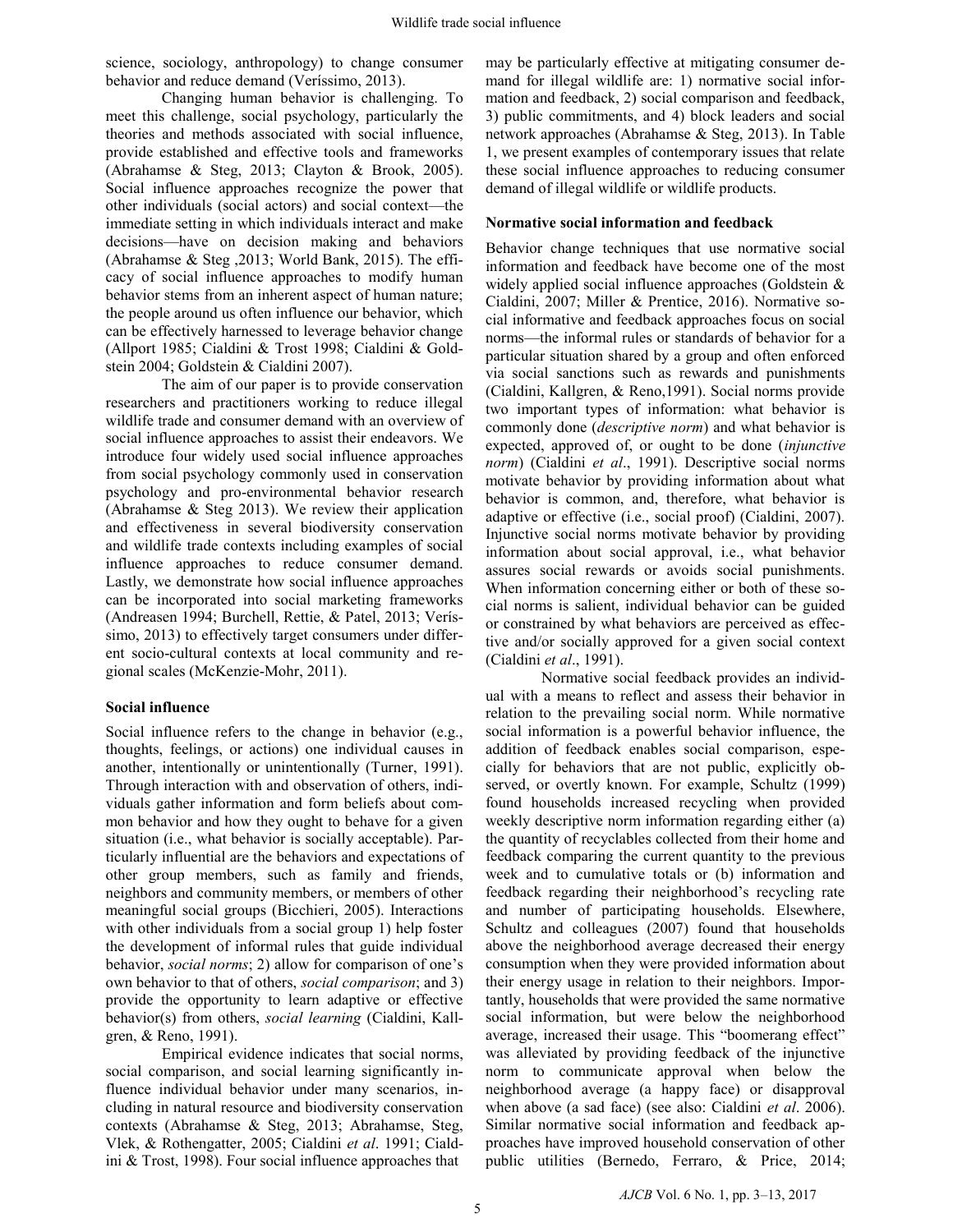## Nolan *et al*., 2008; Schultz *et al*., 2007).

The boomerang effect is important to consider when using social norms to influence behavior change, especially when framing information or feedback about socially censured or undesirable behaviors, such as purchasing illegal wildlife trade animals or products (Cialdini, 2003; Cialdini *et al*., 2006). In the context of socially censured behaviors such as stealing, littering, or consuming illegal wildlife, theory suggests that leveraging the injunctive norm (expected behavior), not the descriptive norm (typical behavior), will have a greater influence on behavior and avoid the boomerang effect because it focuses an individual on the inappropriateness or social disapproval of a behavior rather than its prevalence. Cialdini *et al*. (2006) recommended that injunctive normative social information and feedback be framed to indicate what people ought *not* to do. However, if a descriptive norm message is used, they suggested avoiding a negative framing, such as "consumption of wildlife is widespread", and instead focus individuals on a positive descriptive norm, such as "most community members do not consume wildlife" (Cialdini, 2003).

We found no published studies or programs specifically applying normative social information and feedback to reduce consumer demand of illegal wildlife trade. Two investigations, however, have capitalized social norms to tackle wildlife harvest. In Taiwan, researchers measured individuals' perceived (dis)approval of family and friends poaching protected feline species (injunctive norm) and if individuals knew people who had previously poached these species (descriptive norm) (St. John, Mai, & Pei, 2015). They found that perceptions of how others typically behaved (descriptive norms) had a strong influence on behavior and reporting of poaching behavior. Their findings also indicated that individuals who reported that their family and friends would disapprove of them poaching were less likely to admit to poaching, compared to those reporting family and friends would approve of their poaching. Disapproval from other social actors did not necessarily persuade them to refrain from poaching, however. Given these results, coupled with participants indicating they perceived no chance of being caught or incurring punishment from authorities for poaching, the authors concluded that leveraging existing social norms may be an effective means to deter poaching.. In Thailand, as part of an effort to reduce poaching, researchers attempted to create new social norms by encouraging neighbors, family members, and local leaders to communicate they would no longer tolerate poaching by community members. As we discuss later, this project incorporated a multifaceted approach with the specific intention of creating and enforcing new socially normative behavior, enforced via system of social rewards and punishments (Steinmetz *et al*., 2014).

#### **Social comparison and feedback**

People tend to compare themselves to others, and by doing so, they can assess or make sense of their own behaviors, opinions, and beliefs (Festinger, 1954). An important aspect of social comparison is that individuals tend to compare themselves more strongly to people or

groups who are similar to themselves because they are perceived as more likeable and more persuasive (Burger *et al*., 2004). Studies within the environmental domain illustrate that social comparison and feedback can affect individual behavior (Ferguson, Branscombe, & Reynolds, 2011; Toner, Gan, & Leary, 2014). For example, Toner *et al*. (2014) conducted an experiment regarding perceived environmental impact (i.e., individuals' carbon footprint) to compare the effect of negative feedback on the participant's environmental impact and feedback about a larger social group's average impact. They found that participants expressed the strongest intentions to adopt proenvironmental behaviors when participants believed their behavior was worse than that from a significant social group.

Within the area of consumer behavior, social comparison and feedback can influence purchasing behavior, particularly when items are non-essential or luxury items (Bearden & Etzel, 1982; Bearden & Rose, 1990). For example, Bearden and Etzel (1982) found that the purchase of luxury items—particularly those consumed or used in public—were more likely to be influenced by others. This observation may be the result of upward social comparison (Collins, 1996; Suls & Willis, 1991). Upward comparison occurs when comparison is made to others perceived to be in a better position or are experiencing better outcomes, e.g., wealthier, more successful, or higher social status. The desire to elevate one's social status is frequently cited as a driver of consumer demand for wildlife (Drury, 2011; TRAFFIC, 2008), similar to the idea of "conspicuous consumption", wherein consumers acquire products to publicly display their status (Čekavičius & Pajarskaitė, 2012). The World Wildlife Fund (2012) found government and NGO respondents from diverse cultures speculated that the primary driver of demand for smuggled wildlife products was social status. A recent study concluded that consumers of wild-sourced, rare, and expensive wildlife products were often at the top of the social hierarchy and their purchases were used to convey wealth and status (Shairp *et al*., 2016)

Wildlife consumers have been documented comparing themselves to others, particularly proximate or relevant others, to help resolve uncertainty involving a purchase. For example, Drury (2011) found consumers of wild meat in Vietnam tended to compare themselves to friends, family, and co-workers as a means of receiving feedback as to the social appropriateness of purchasing these wildlife products. Drury also found a strong positive relationship between status (i.e., success) and consumption (i.e., demand) of wild meat by urban consumers. Making an upward social comparison to those of higher status motivated individuals to purchase the same wildlife products to demonstrate a similar "status". Doing so gave the impression of having money, power, or skill, with an additional advantage of potentially gaining economic and social favor from those higher up the social hierarchy.

#### **Public commitments**

Obtaining a commitment—the binding of an individual to a certain opinion, goal, or behavior—is particularly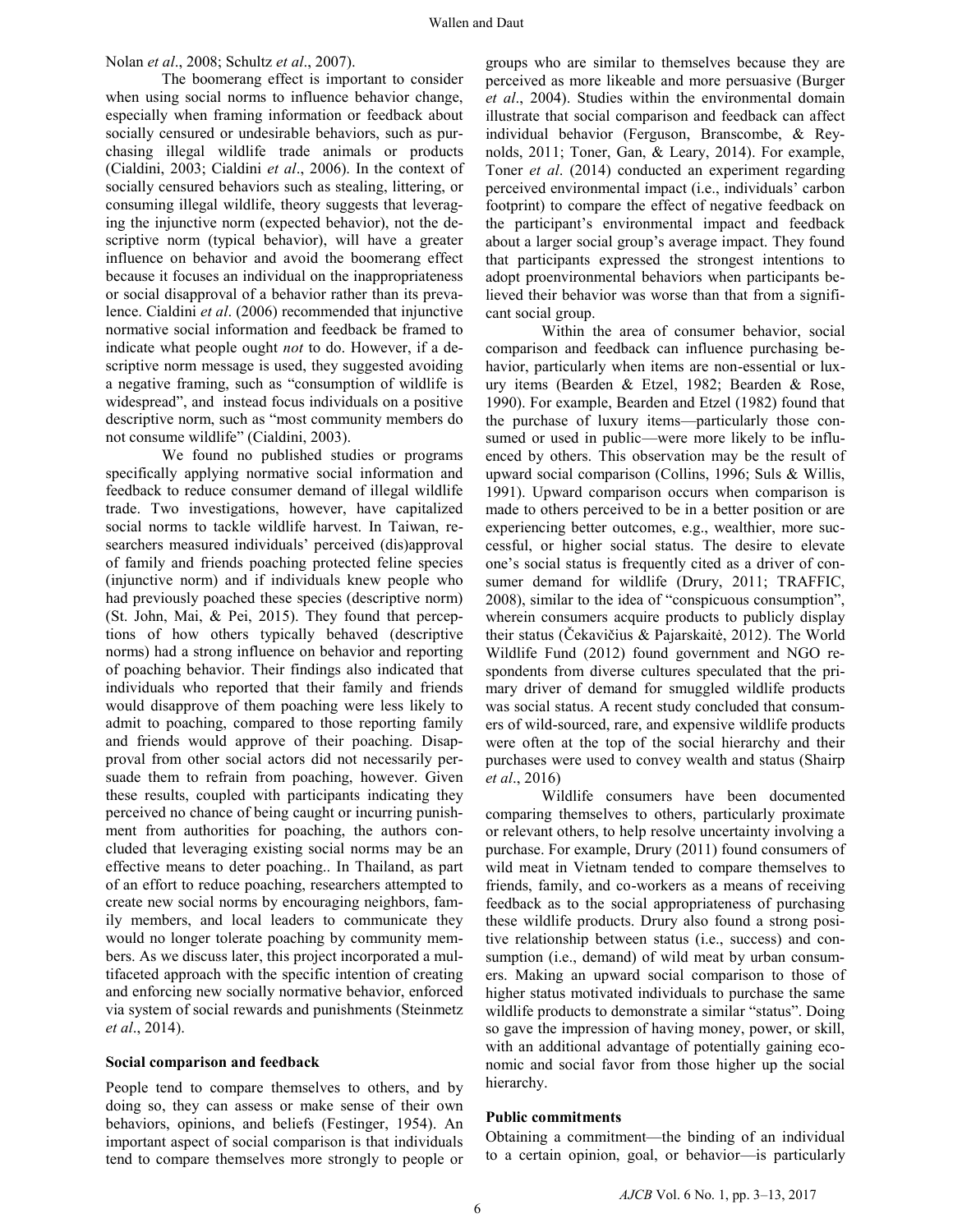effective when the commitment is made publicly (Kiesler, 1971). Public commitments are even more effective when sanctions for not following through are salient (Burn & Oskamp, 1986; Lokhorst *et al*., 2013; Osbaldiston & Schott, 2012). The effectiveness of making a public commitment is partly due to individuals seeking consistency between their attitudes and behaviors. For instance, an individual with an ambivalent or negative attitude towards illegally harvested bushmeat is less likely to purchase or consume bushmeat if they make a public commitment to abstain, thereby better aligning their publicly expressed attitude with a behavior that now carries significant social sanctions if they renege. The commitment reinforces and increases the target behavior as individuals focus on making their behavior consistent with their now salient beliefs or attitudes (Thibodeau & Aronson 1992). Research also suggests that this attitude-behavior relationship becomes more consistent over time when expressed in the form of a public commitment (Kiesler, 1971; Pallak, Cook, & Sullivan, 1980).

As Abrahamse & Steg ( 2013) point out, scale is relevant when considering the target audience for public commitments, i.e., monitoring commitments and holding individuals accountable when commitments fail to materialize is more difficult at broader spatial scales. For example, many governments (e.g., Hall, 2013), intergovernmental-NGO groups (e.g., http:// www.cawtglobal.org/ about), and businesses, including several Chinese e-commerce companies (e.g., International Fund for Animal Welfare, 2014), have publically committed to address the illegal sale and purchase of wildlife products. The ability to monitor accountability and implement social sanctions, however, is likely limited to the local or regional scales where social influence is more targeted and effective (Abrahamse *et al*., 2005). To bridge this scale gap, NGOs like WildAid (2015) utilize public commitments from celebrity endorsers to garner broad-scale attention and larger audiences, alongside regional leaders or local community members at smaller scales to influence behavior and decrease illegal wildlife trade.

### **Block leaders and social networks**

The use of block leaders within social influence approaches engages individuals from a local or regional social network to communicate with others about needed behavior change (Burn, 1991). Block leaders are typically individuals who already engage in the desired targeted behavior who then volunteer to communicate, persuade, and/or teach others who do not engage in the targeted behavior. Abrahamse and Steg (2013) found the block leaders approach to be the most effective social influence approach on a local scale given the inherent face-to-face interaction of community members. The strategy heavily relies on existing social networks to spread information and influence and its effectiveness often depends on the number and strength of social ties within the social network (Cook, 2005; Darley & Beniger, 1981; Rogers, 2003). Capitalizing on existing social networks increases the likelihood that information will reach target individuals or groups (Contractor &

DeChurch, 2014). It also increases the probability that individuals within the social network will be influenced by the block leader because it comes from someone within the group; someone they know, someone who is similar, and/or someone they like or respect (Burger *et al*. 2004; Prell, Hubacek, & Reed, 2009).

In a seminal field experiment, Burn (1991) used block leaders within a local social network to spread prorecycling communications to their neighbors and encourage recycling behavior. The author found that neighborhoods with block leaders recycled significantly more material than a control group without block leaders and another neighborhood where pro-recycling information was simply left at neighbors' doors. Similar studies on recycling behavior at the community scale have consistently demonstrated that the use of block leaders significantly increases the targeted behavior (Everett & Pierce, 1991; Hopper & Nielsen, 1991; Meneses & Palacio, 2007; Nielson & Ellington, 1983). Similarly, communitybased natural resource management and collective action programs have often successfully used community leaders, elders, or other well-respected individuals within a local social network to promote new behaviors and influence others to adopt them (Aral & Walker, 2012; Pretty, 2003; Pretty & Smith, 2004; Rogers, 2003).

# **Social marketing**

Social marketing is marketing for social good. It applies marketing principles to "sell" ideas and cultivate behavior change that benefits a target audience and/or society (Andreasen, 1994, 2002; Burchell *et al*., 2013). Specifically, it is "the design, implementation, and control of programs calculated to influence the acceptability of social ideas and involving considerations of product planning, pricing, communication, distribution, and marketing research" (Kotler & Zaltman, 1971, p. 5). To achieve "social good", the social marketing framework often use theories and methods from social psychology, behavioral economics, and other behavioral sciences to incentivize, prompt, and reinforce prosocial or sustainable behaviors (Rucker, Petty, & Brino, 2015; Schultz, 2014; Tabanico, Schultz, & Schmitt, 2015). This framework typically follows a stepwise, iterative process of 1) identifying specific behavior(s) for change, 2) implementing an appropriate strategy to change behavior, which often incorporates a social influence approach (e.g., Burchell *et al*. 2013), and 3) evaluating the efficacy of the chosen strategy (Andreasen, 1994, 2002).

In the United States, large-scale social marketing campaigns have been used to decrease smoking, reduce drinking and drunk driving, and increase healthy diets and physical activity (Grier & Bryant, 2005). Smaller-scale campaigns have targeted consumer behavior (for review, see Hasting & Saren, 2003; Peter & Olson, 2010), with many recent efforts aimed at increasing "green consumerism" and the purchase of environmentally conscious, sustainable products (for review, see Peattie, 2010). For example, Project Porchlight—a social marketing campaign sponsored by government utilities in the Unites States and Canada—recruits volunteers via community groups, schools, and local businesses. Volunteers, similar to block leaders, deliver free compact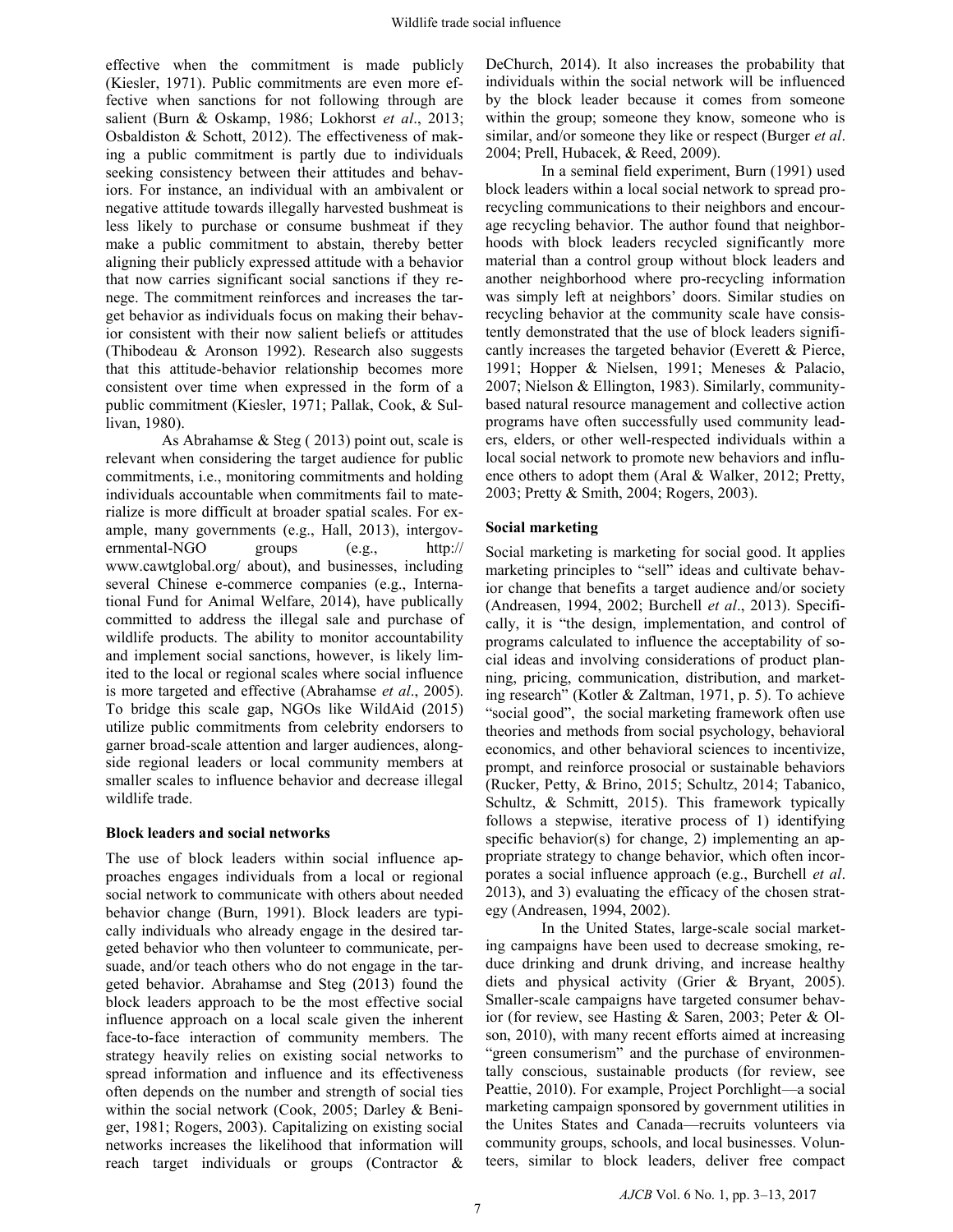fluorescent lamp (CFL) lightbulbs throughout their neighborhoods, while also providing energy-efficiency program information and statistics.

Social marketing techniques are also used in sustainable or conservation behavior contexts (Geller, 1989), for example, to increase recycling or reduce littering (e.g., "Don't mess with Texas") (Foxall *et al*., 2006; Schultz, 2014). Elsewhere, social marketing approaches have garnered support for payment for ecosystem service in China (Chen *et al*., 2009), reduced water contamination in Ecuador (Vaughan *et al*., 2013), and mitigated deforestation in Mexico (Green *et al*., 2013). Similar interventions were successful at reducing firewood consumption in China to conserve endangered monkey habitat (DeWan *et al*., 2013) and improving compliance to reduce pressure on fisheries in Madagascar (Andriamalala *et al*., 2013).

Given that social marketing focuses on influencing behavior, particularly consumer behavior (Peter & Olson, 2010), it is aptly suited to reduce consumer demand for illegally obtained wildlife and wildlife products. Not surprisingly, many researchers and practitioners have promoted social marketing as a means to influence behavior and reduce consumer demand (Smith, Veríssimo, & MacMillan, 2010). While we were unable to find published reports or studies that applied a specific social marketing approach to decrease consumer demand for wildlife (but see WildAid, 2015).

#### **Community-based social marketing**

Community-based social marketing (CBSM) is a scalable social marketing approach to implement behavior change in various resource conservation and environmental contexts (McKenzie-Mohr, 2011; McKenzie-Mohr & Schultz, 2014; Schultz, 2014). While CBSM shares several similarities with social marketing, it originates more from the social psychological and behavior change sciences rather than marketing (McKenzie-Mohr & Schultz, 2014). The CBSM approach uses a five-step framework to implement social marketing strategies at local scales: 1) identify a specific behavior or set of behaviors related to the desired outcome or benefits, 2) uncover barriers to and benefits of the behavior(s), 3) develop strategies or design a program to overcome barriers or promote benefits, 4) pilot the selected strategy or program, and then 5) broadly implement and evaluate the strategy or program (McKenzie-Mohr, 2011). Within this framework, CBSM can be easily adapt social influence approaches to change human behavior, such as those we outlined above, i.e., commitments from community members, recruiting block leaders, social norms, and social comparison (McKenzie-Mohr & Schultz, 2014).

A methodological advantage of the CBSM approach is that it emphasizes preliminary identification of behaviors to target, removal of barriers to changing those behaviors, and then an iterative process of implementation, monitoring, and evaluation. Within natural resource management and conservation, this process draws parallels to adaptive management or learning-based management, which has been shown to be highly effective and robust (Jenks, Vaughn, & Butler, 2010; Williams & Brown, 2012). In addition, because CBSM is inherently

culturally-grounded and implemented within local sociocultural context, there is high probability of social interaction where social influence approaches tend to be most effective (Turner, 1991; Abrahamse & Steg, 2013). The following sections summarize two examples that implemented social influence approaches at local community scales within a social marketing framework to change behavior regarding wildlife poaching (Steinmetz *et al*., 2014) and biodiversity conservation (Butler, Green, & Galvin, 2013; Jenks *et al*., 2010).

#### **Poaching in Kuiburi National Park, Thailand**

Steinmetz and colleagues (2014) implemented a comprehensive, long-term project (2006–2011) to reduce poaching in Kuiburi National Park, Thailand. The project was explicitly behavior-focused and utilized social influence approaches and social marketing techniques to increase 1) social repercussions for individuals who poached, 2) potential of social rejection from the community if caught poaching, and 3) compliance with new antipoaching social norms. The project targeted six steps to implement behavior change. First, the authors sought to develop trust and constructive relationships within the community and increase receptiveness to wildlife conservation. Second, they worked towards effectively communicating the justification of wildlife conservation to garner public support. Third, they investigated individuals' motivations for poaching and refraining from poaching to better identify facilitators or constraints to behavior. Fourth, they sought to unravel the ethical views of individuals to better understand the perceived legitimacy of rules related to poaching. Fifth, the authors identified simple behaviors (i.e., those that were convenient, feasible, with few steps) to facilitate community members to adopt—understanding that simple behaviors regarding new knowledge are more easily accepted and implementable. Sixth, they increased community members' confidence and removed barriers to desired behaviors, for example to verbally castigate poachers, by dispelling feelings of helplessness.

Following implementation of this communitybased social influence approach, there was a four-fold drop in poaching pressure across the park. Occurrence and abundance of five of six poached species increased significantly or stabilized. Local community leaders speculated that poaching declined, in part, because social influence and pressure increased due to more awareness, concern about poaching, and increased salience that community members and leaders believed poaching was inappropriate and unacceptable. This, in turn, increased community pressure not to poach, consideration of local leaders and park staff, and outspoken and public condemnation of poachers. The targeted socially influenced behavior change methods and the long-term nature of this project, which enabled researchers to evaluate the project success, demonstrate the utility of social influence approaches implemented within a structured, communityfocused social marketing framework.

#### **Local and regional-scale biodiversity conservation**

The international biodiversity conservation NGO, Rare, utilizes a social marketing-based framework similar to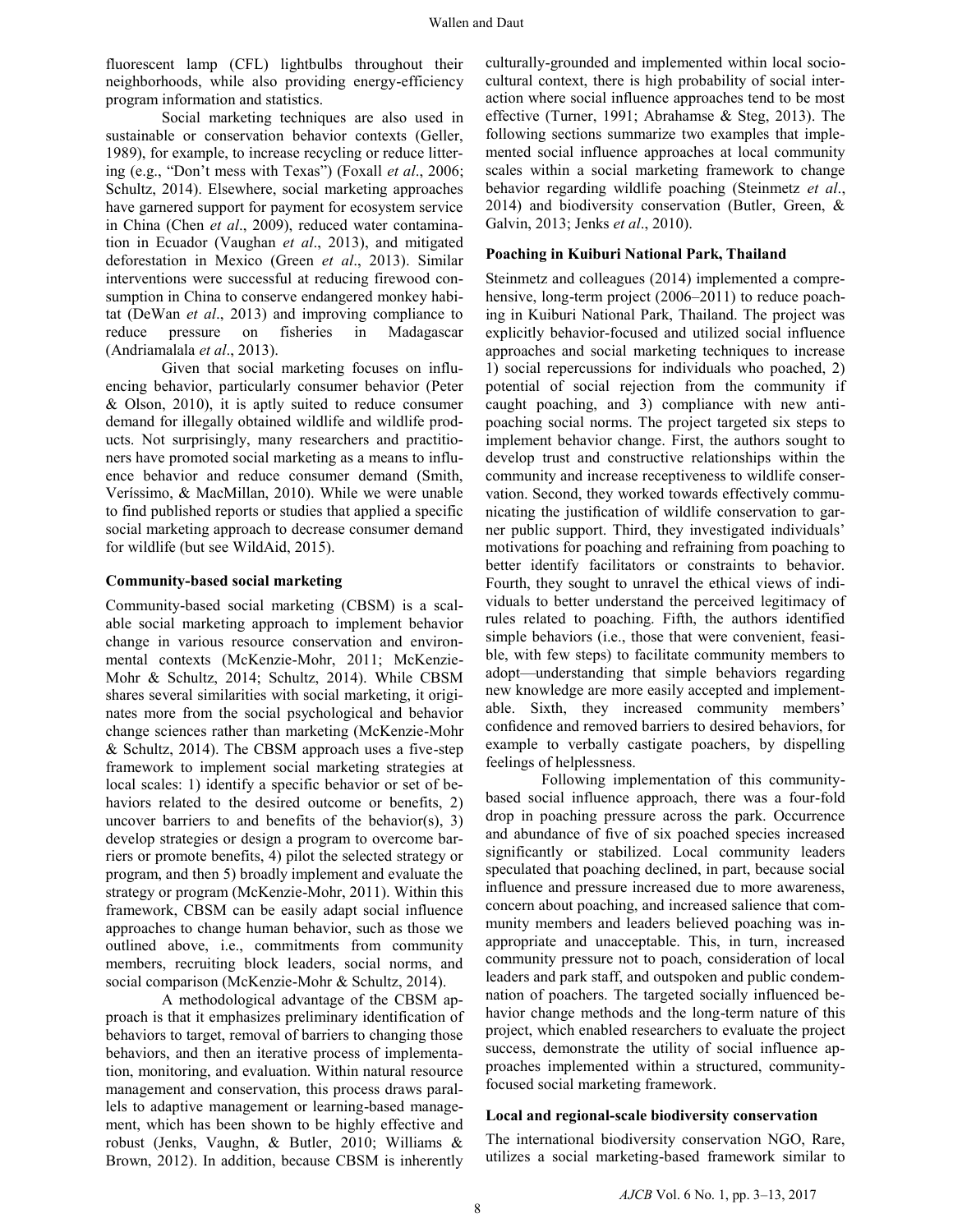CBSM to inspire communities to conserve the species and habitats unique to their communities, and to introduce viable alternatives to environmentally destructive behaviors (Butler *et al*., 2013, Jenks *et al*., 2010). Rare's cornerstone campaign, Pride, recognizes that the best social influencers are often peers within a community or members of an important social group. For that reason, Rare Pride campaigns form partnerships with local organizations or conservation leaders that have expertise in the region or local communities to encourage communication among peers, trusted community members, and opinion leaders (Jenks *et al*., 2010).

On the ground, Rare Pride campaigns use facilitators, analogous to block leaders, from the local social network to promote the desired behavior changes and garner public commitments. Rare Pride campaigns enact a seven-step theory of change model. This process, similar to CBSM, is summarized as: 1) increase community members' knowledge about the environment and their behavior affects it, 2) discuss personal, cultural, and economic benefits to protecting the environment, 3) increase community dialogue between community members, 4) identify barriers that prohibit behavior change, 5) promote alternative behaviors or solutions to the target group, 6) measure and collect data regarding the effect the campaign has on behavior or the environment, and 7) continue to collect data and track to evaluate and adaptively manage success and failures (Butler *et al*., 2013). Rare's focus on social influence and social marketing within an adaptive management structure has allowed them implement several "best practices" at both the organizational and programmatic levels (Jenks *et al*., 2010), culminating in effective and successful biodiversity conservation campaigns (DeWan *et al*., 2013; Green *et al*., 2013).

# **Integration with traditional approaches**

Social influence and social marketing approaches complement traditional regulation and enforcement strategies and education and outreach campaigns to reduce consumer demand and illegal wildlife trade. Traditional strategies to decrease illegal trade, such as increasing regulation and enforcement, aim to deter participants, while education and outreach campaigns typically aim to raise public and political awareness about the magnitude of wildlife trafficking, without prioritizing behavior change (Novacek, 2008). Despite millions of dollars spent globally, including financing increasingly militarized efforts (Duffy *et al*. 2015; Lunstrum, 2014), illegal harvest and trade of flora and fauna continue to flourish (Ayling, 2013; Challender & MacMillan, 2014; Wellsmith, 2011). We contend that the limited success of traditional mitigation strategies is due, in part, because these strategies by themselves do not provide a means to change human behavior.

Because traditional strategies tend not to incorporate a mechanism for behavior change, such as social influence techniques or other theory-based methods, they lack the ability to effectively initiate or maintain desired behaviors that mitigate illegal wildlife trade and/or consumer demand (Heberlein, 2012; Klöckner, 2015; Miller & Prentice, 2016; Schultz, 2011). Similarly, traditional

strategies do not directly address how established sociocultural or institutional factors facilitate or constrain behavior (Duffy, 2010; McKenzie-Mohr & Schultz, 2014). Instead, the social context where individuals live, work, and make decisions—and social actors therein—tend to guide behavior. Social influence approaches are effective at changing behavior precisely because they incorporate mechanism for behavior change, i.e., social norms, social comparison, social learning, and, generally, other social actors, which are inherent and considerable factors that contribute to human behavior (Bicchieri, 2005; Hetcher & Opp, 2001; Ostrom, 2000).

We acknowledge that social influence is not the only means to change behavior (Heberlein, 2012; Newell *et al*., 2014), and the four approaches that we review do not encompass all the behavior change approaches that utilize social influence (Abrahamse & Steg, 2013; Cialdini & Trost, 1998; Schultz, 2014). Other social influence approaches may likewise mitigate consumer demand or other aspects of the illegal wildlife trade. Abrahamse and Steg (2013) reviewed several additional social influence approaches, although there several related approaches to consider such as stigmatization (Ge Gabriel, 2014; Major & O'Brien, 2005; Sounder, 2013), peer pressure (Brown, Clasen, & Eicher, 1986), or religious appeals (Meissner, 2015).

Incorporation of social influence approaches within a social marketing framework provides opportunity for an iterative, adaptive process to monitor for effective or unsuccessful desired behavior change (Jenks *et al*., 2010; Williams & Brown, 2012). The iterative process helps identify whether a single approach or a combination of approaches is most effective for a particular context (Abrahamse *et al*., 2005; Osbaldiston & Schott, 2012). In Table 1, we provide several examples of social influence approaches that may be effective at reducing consumer demand within different illegal wildlife trade scenarios. We hope these examples motivate researchers and practitioners to consider how social influence and/or social marketing approaches could be incorporated within their research or programs to decrease consumer demand and illegal wildlife trade.

# **CONCLUSION**

Human behavior, while responsible for overexploitation and illegal trade of wildlife, also represents the medium by which strategies to reduce these activities will more readily succeed.

The role of demand has seldom been a primary focus of intervention strategies and policy but is garnering increased scientific, public, and, perhaps most importantly, political attention (Executive Order No. 13648, 2013; McHale & Hayes, 2014; Roe, 2015; Roe *et al*., 2015; Wyler & Sheikh, 2009). Discouraging consumers from purchasing wild animals and using wildlife products through targeted social influence approaches and social marketing campaigns at local and regional scales can effectively mitigate demand for illegal wildlife. These approaches complement conventional regulation, enforcement, and monitoring strategies, and act synergistically with popular information provisioning, public,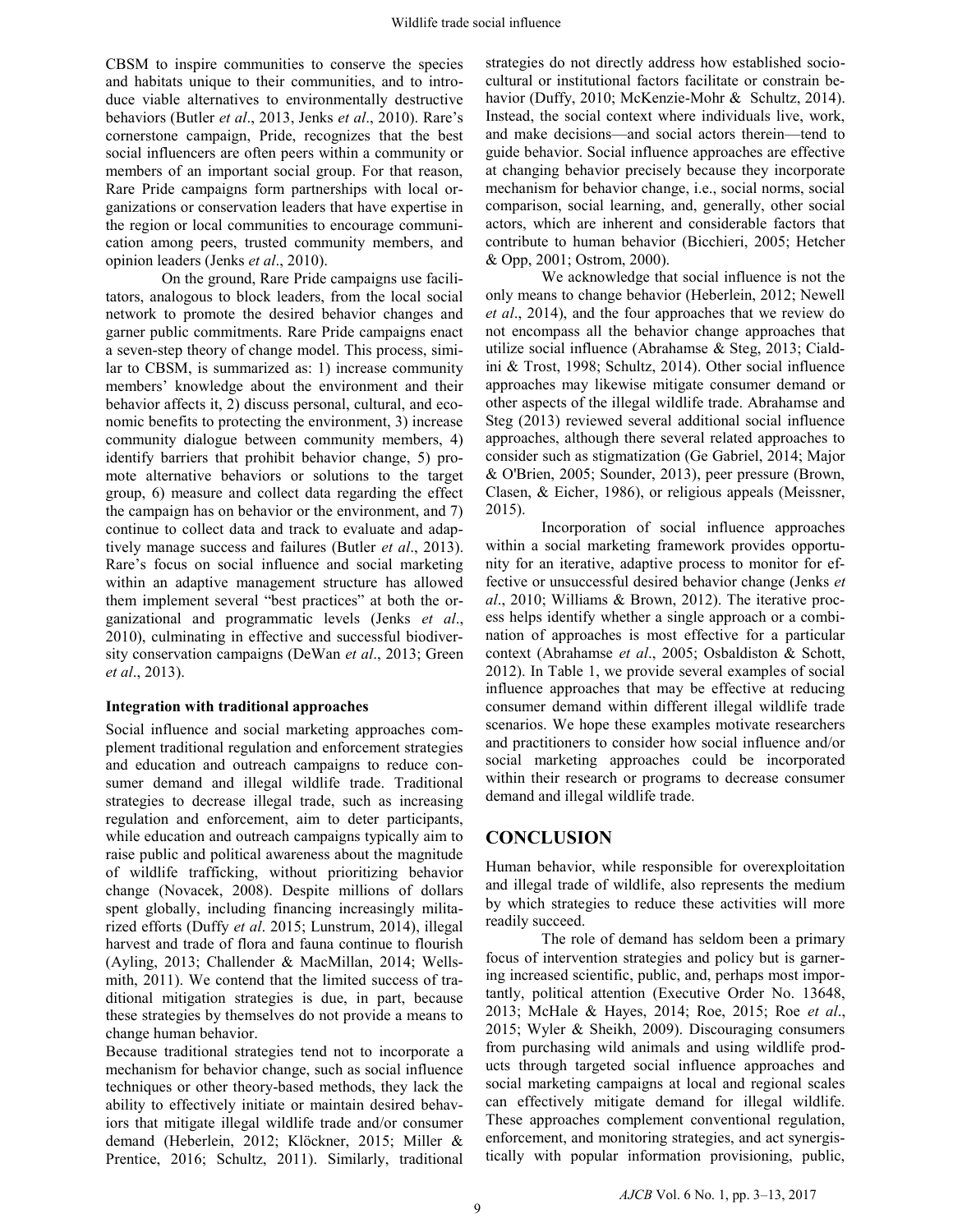awareness raising, and education strategies. While our paper primarily focuses on consumer demand for illegal wildlife and its derivatives, social influence approaches and social marketing techniques will also be useful to reduce the harvest and supply of illegal wildlife. Whether the focus is on supply or demand, an understanding of human behavior must be at the center to intervention strategies and policy.

# **REFERENCES**

- Abrahamse, W., and Steg, L. 2013. Social influence approaches to encourage resource conservation: a meta-analysis. Global Environmental Change 23: 1773–1785.
- Abrahamse, W., Steg, L., Vlek, C., and Rothengatter, T. 2005. A review of intervention studies aimed at household energy conservation. Journal of Environmental Psychology 25: 273–291.
- Allport, A. 1985. The historical background of social psychology. In The handbook of social psychology, 3rd edition, Vol. 1. (eds Lindzey, G. and Aronson, E.), Random House, New York, US.
- Andreasen, A. R. 1994. Social marketing: its definitions and domains. Journal of Public Policy and Marketing 13: 108–114.
- Andreasen, A. R. 2002. Marketing social marketing in the social change marketplace. Journal of Public Policy and Marketing 21: 3–13.
- Andriamalala, G., Peabody, S., Gardner, C. J., and Westerman, K. 2013. Using social marketing to foster sustainable behaviour in traditional fishing communities of southwest Madagascar. Conservation Evidence 10: 37–41.
- Aral, S., and Walker, D. 2012. Identifying influential and susceptible members of social networks. Science 337: 337–341.
- Ayling, J. 2013. What sustains wildlife crime? Rhino horn trading and the resilience of criminal networks. Journal of International Wildlife Law and Policy 16: 57–80.
- Bearden, W. O., and Etzel, M. J. 1982. Reference group influence on product and brand purchase decisions. Journal of Consumer Research 9: 183–194.
- Bearden, W. O., and Rose, R. L. 1990. Attention to social comparison information: An individual difference factor affecting consumer conformity. Journal of Consumer Research 16: 461–471.
- Bennett, N. J., and Roth, R. 2015. The conservation social sciences: what? how? and why? Canadian Wildlife Federation and Institute for Resources, Vancouver, BC, Canada.
- Bernedo, M., Ferraro, P. J., and Price, M. 2014. The persistent impacts of norm-based messaging and their implications for water conservation. Journal of Consumer Policy 37: 437–452.
- Bicchieri, C. 2005. The grammar of society: the nature and dynamics of social norms. Cambridge University Press, New York, NY, US.
- Brashares, J.S., B. Abrahms, K.J. Fiorella, C.D. Golden, C.E. Hojnowski, R.A. Marsh, D.J. McCauley, T.A. Nuñez, K. Seto, and Withey, L. 2014. Wildlife decline and social conflict. Science 345: 376–378.
- Brown, B. B., Clasen, D. R., and Eicher, S. A. 1986. Perceptions of peer pressure, peer conformity dispositions, and self-reported behavior among adolescents. Developmental Psychology 22: 521–530.
- Burchell, K., Rettie, R., and Patel, K. 2013. Marketing social norms: Social marketing and the social norm approach. Journal of Consumer Behaviour 12: 1–9.
- Burger, J. M., Messian, N., Patel, S., del Prado, A., and Anderson, C. 2004. What a coincidence: the effects of incidental similarity on compliance. Personality and Social Psychology Bulletin 30: 35–43.
- Burn, S. M. 1991. Social psychology and the stimulation of recycling behaviors: the block leader approach. Journal of Applied Social Psychology 21: 611–629.
- Burn, S. M., and Oskamp, S. 1986. Increasing community recycling with persuasive communication and public commitment. Journal of Applied Social Psychology 16: 29–41.
- Butler, P., Green, K., and Galvin, D. 2013. The principles of pride: the science behind the mascots. Rare, Arlington, VA, US.
- Čekavičius,, T. and Pajarskaitė, M. 2012. Pets as status symbols. Jönköping International Business School, Jönköping University, Jönköping, Sweden.
- Challender, D. W. S., and MacMillan, D. C. 2014. Poaching is more than an enforcement problem. Conservation Letters 7: 484–494.
- Chen, X., Lupi, F., He, G., and Liu, J. 2009. Linking social norms to efficient conservation investment in payments for ecosystem services. Proceedings of the National Academy of Sciences 106: 11812- 11817.
- Cialdini, R. B. 2003. Crafting normative messages to protect the environment. Current Directions in Psychological Science 12: 105–109.
- Cialdini, R. B. 2007. Descriptive social norms as underappreciated sources of social control. Psychometrika 72: 263–268.
- Cialdini, R. B., Demaine, L. J., Sagarin, B. J., Barrett, D. W., Rhoads, K., and Winter, P. L. 2006. Managing social norms for persuasive impact. Social Influence 1: 3–15.
- Cialdini, R. B., and Goldstein, N. J. 2004. Social influence: Compliance and conformity. Annual Review of Psychology 55: 591–621.
- Cialdini, R. B., Kallgren, C. A., and Reno, R. R. 1991. A focus theory of normative conduct: a theoretical refinement and reevaluation of the role of norms in human behavior. Advances in Experimental Social Psychology 24: 201–234.
- Cialdini, R. B., and Trost, M. R. 1998. Social influence: social norms, conformity and compliance. Pp. 151- 192. In The handbook of social psychology (eds Gilbert, D. T., Fiske, S.T., and Lindzey, G.), McGraw-Hill, New York, US.
- Clayton, S. 2012. The Oxford handbook of environmental and conservation psychology. Oxford University Press, Oxford, UK.
- Clayton, S., and Brook, A. 2005. Can psychology help save the world? A model for conservation psychology. Analyses of Social Issues and Public Policy 5: 87–102.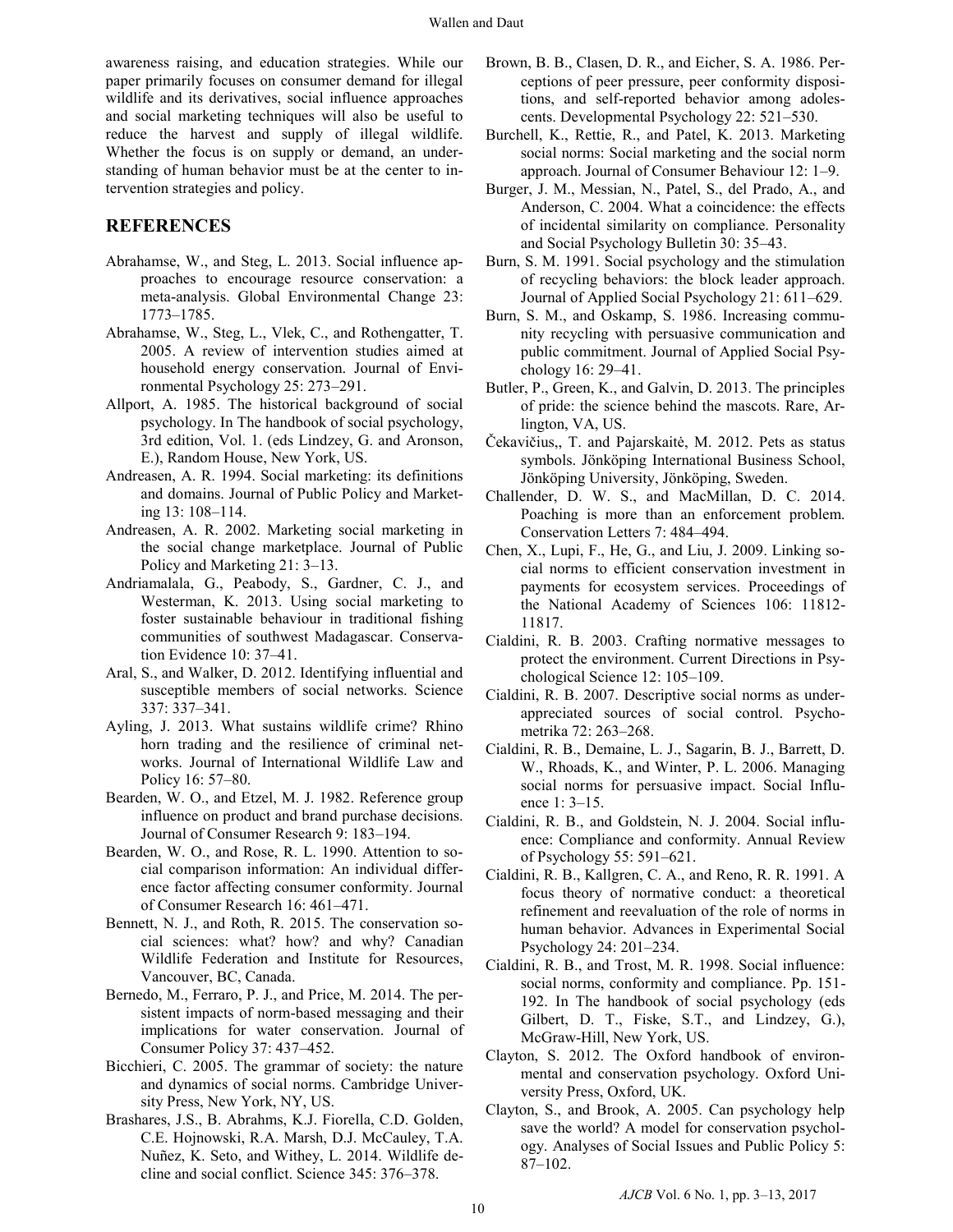- Clayton, S., Litchfield, C., and Geller, E. S. 2013. Psychological science, conservation, and environmental sustainability. Frontiers in Ecology and the Environment 11: 377–382.
- Collins, R. L. 1996. For better or worse: The impact of upward social comparison on self-evaluations. Psychological Bulletin 119: 51.
- Contractor, N. S., and DeChurch, L. A. 2014. Integrating social networks and human social motives to achieve social influence at scale. Proceedings of the National Academy of Sciences 111: 13650– 13657.
- Cook, K. S. 2005. Networks, norms, and trust: The social psychology of social capital. Social Psychology Quarterly 68: 4–14.
- Darley, J. M., and Beniger, J. R. 1981. Diffusion of energy-conserving innovations. Journal of Social Issues 37: 150–171.
- DeWan, A., Green, K., Li, X., and Hayden, D. 2013. Using social marketing tools to increase fuel-efficient stove adoption for conservation of the golden snub -nosed monkey, Gansu Province, China. Conservation Evidence 10: 32–36.
- Drury, R. 2011. Hungry for success: urban consumer demand for wild animal products in Vietnam. Conservation and Society 9: 247–257.
- Duffy, R. 2010. Your role in wildlife crime. New Scientist 207: 28–29.
- Duffy, R., John, F. A. V. S., Buscher, B., and Brockington, D. 2015. The militarization of anti-poaching: undermining long term goals? Environmental Conservation 42: 345–348.
- Everett, J. W., and Peirce, J. J. 1993. Curbside recycling in the USA: convenience and mandatory participation. Waste Management and Research 11: 49–61.
- Exec. Order No. 13648, 3 C.F.R. 40621, 2013.
- Ferguson, M. A., Branscombe, N. R., and Reynolds, K. J. 2011. The effect of intergroup comparison on willingness to perform sustainable behavior. Journal of Environmental Psychology 31: 275–281.
- Festinger, L. 1954. A theory of social comparison processes. Human Relations 7: 117–140.
- Foxall, G. R., Oliveira-Castro, J. M., James, V. K., Yanide-Soriano, M. M., and Sigurdsson, V. 2006. Consumer behavior analysis and social marketing: The case of environmental conservation. Behavior and Social Issues 15: 101–124.
- Ge Gabriel, G. 2014. Chinese cultural icons plead for the lives of elephants in media blitz. Retrieved from http://www.ifaw.org/united-states/news/chinesecultural-icons-plead-lives-elephants-media-blitz
- Geller, E. 1989. Applied behavior analysis and social marketing: An integration for environmental preservation. Journal of Social Issues 45: 17–36.
- Goldstein, N. J., and Cialdini, R. B. 2007. Using social norms as a lever of social influence. Pp. 167-190. In The science of social influence: Advances and future progress (ed Pratkanis, A. R.), Psychology Press, New York, US.
- Green, K. M., DeWan, A., Arias, A. B., and Hayden, D. 2013. Driving adoption of payments for ecosystem services through social marketing. Conservation Evidence 10: 48–52.
- Grier, S., and Bryant, C. A. 2005. Social marketing in public health. Annual Review of Public Health 26: 319–339.
- Hall, M. 2013. EU, China to sign deal on curbing wildlife trafficking. Retrieved from http:// www.euractiv.com/sustainability/eu-china-signdeal-wildlife-traf-news-529340
- Hastings, G., and Saren, M. 2003. The critical contribution of social marketing theory and application. Marketing Theory 3: 305–322.
- Heberlein, T. A. 2012. Navigating environmental attitudes. Oxford University Press, New York, NY, US.
- Hetcher, M., and Opp, K. D. (eds.). 2001. Social norms. Russell Sage Foundation, New York, NY, US.
- Hopper, J. R., and Nielsen, J. M. 1991. Recycling as altruistic behavior normative: behavioral strategies to expand participation in a community recycling program. Environment and Behavior 23: 195–220.
- International Fund for Animal Welfare. 2014. Chinese ecommerce giants say no to wildlife crime. Retrieved from http://www.ifaw.org/international/ news/chinese-e-commerce-giants-say-%E2%80% 9Cno%E2%80%9D-wildlife-crime
- Jenks, B., Vaughan, P. W., and Butler, P. J. 2010. The evolution of rare pride: using evaluation to drive adaptive management in a biodiversity conservation organization. Evaluation and Program Planning 33: 186–190.
- Kiesler, C. A. 1971. The psychology of commitment: Experiments linking behavior to belief. Academic Press, New York, NY, US.
- Kinzig, A.P., P.R. Ehrlich, L.J. Alston, K. Arrow, S. Barrett, T.G. Buchman, G.C. Daily, B. Levin, S. Levin, M. Oppenheimer, E. Ostrom, and Saari, D. 2013. Social norms and global environmental challenges: the complex interaction of behaviors, values, and policy. BioScience 63: 164–175.
- Klöckner, C. A. 2015. The psychology of proenvironmental communication: beyond standard information strategies. Palgrave Macmillian, New York, US.
- Kotler, P. and Zaltman, G. 1971. Social marketing: an approach to planned social change. The Journal of Marketing 35: 3–12.
- Liu, F., McShea, W. J., Garshelis, D. L., Zhu, X., Wang, D., and Shao, L. 2011. Human-wildlife conflicts influence attitudes but not necessarily behaviors: factors driving the poaching of bears in China. Biological Conservation 144: 538–547.
- Lokhorst, A.M., C. Werner, H. Staats, E. van Dijk, and Gale, J.L. 2013. Commitment and behavior change: A meta-analysis and critical review of commitment-making strategies in environmental research. Environment and Behavior 45: 3–34.
- Lunstrum, E. 2014. Green militarization: Anti-poaching efforts and the spatial contours of Kruger National Park. Annals of the Association of American Geographers 104: 816–832.
- Major, B., and O'Brien, L. T. 2005. The social psychology of stigma. Annual Review of Psychology 56: 393–421.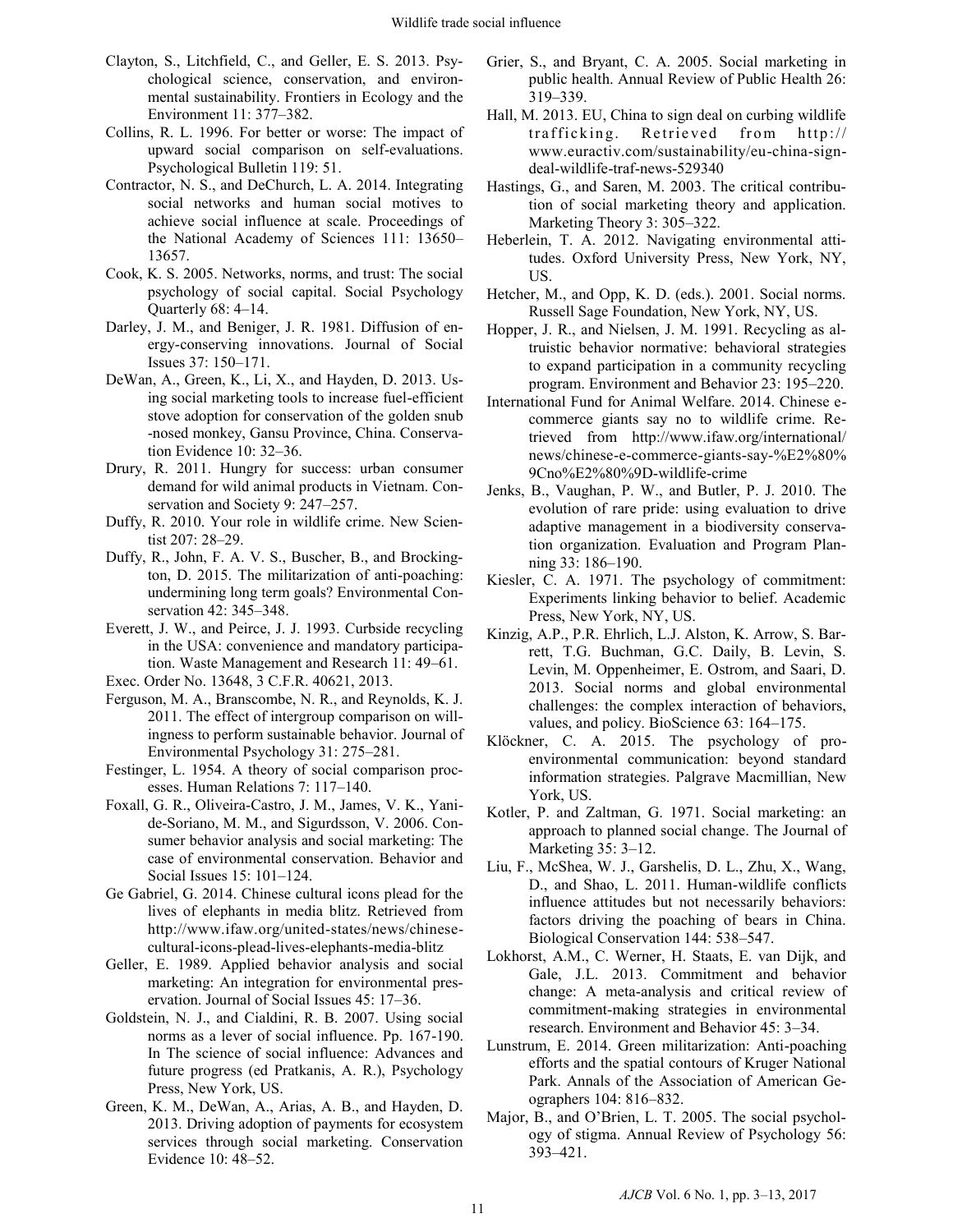- Mascia, M. B., Brosius, J. P., Dobson, T. A., Forbes, B. C., Horowitz, L., McKean, M. A., and Turner, N. J. 2003. Conservation and the social sciences. Conservation Biology 17: 649–650.
- McHale, J., and Hayes, D. J. 2014. Recommendations to implement the national strategy for combatting wildlife trafficking. President's Advisory Council on Wildlife Trafficking. Washington, DC.
- McKenzie-Mohr, D. 2011. Fostering sustainable behavior: An introduction to community-based social marketing. New Society Publishers, Gabriola Island, BC, Canada.
- McKenzie-Mohr, D., Lee, N., Schultz, P. W., and Kotler, P. 2012. Social marketing to protect the environment: what works? Sage Publications, Thousand Oaks. CA.
- McKenzie-Mohr, D., and Schultz, P. W. 2014. Choosing effective behavior change tools. Social Marketing Quarterly 20: 35–46.
- Meissner, L. 2015. A hypothetical engagement: GATT Article XX(a) and Indonesia's fatwa against trade in endangered species. Retrieved from http:// scholarship.law.nd.edu/ndlr\_online/vol90/iss2/4.
- Meneses, G. D., and Palacio, A. B. 2007. The response to the commitment with block-leader recycling promotion technique: A longitudinal approach. Journal of Nonprofit and Public Sector Marketing 17: 83–102.
- Miller, D. T., and Prentice, D. A. 2016. Changing norms to change behavior. Annual Review of Psychology 67: 339–361.
- Newell, B. R., McDonald, R. I., Brewer, M., and Hayes, B. K. 2014. The psychology of environmental decisions. Annual Review of Environment and Resources 39: 443–467.
- Nielsen, J. M., and Ellington, B. L. 1983. Social processes and resource conservation. Praeger, New York, NY, US.
- Nijman, V. 2010. An overview of international wildlife trade from Southeast Asia. Biodiversity and Conservation 19: 1101–1114.
- Nolan, J. M., Schultz, P. W., R, B., Cialdini, N. J. G., and Griskevicius, V. 2008. Normative social influence is underdetected. Personality and Social Psychology Bulletin 34: 913–923.
- Novacek, M. J. 2008. Engaging the public in biodiversity issues. Proceedings of the National Academy of Sciences 105: 11571–11578.
- Oldfield, S. (ed.). 2003. The trade in wildlife: Regulation for conservation. Earthscan Publication Ltd., London: UK.
- Osbaldiston, R., and Schott, J. P. 2012. Environmental sustainability and behavioral science: metaanalysis of proenvironmental behavior experiments. Environment and Behavior 44: 257–299.
- Ostrom, E. 2000. Collective action and the evolution of social norms. The Journal of Economic Perspectives 14: 137–158.
- Pallak, M. S., Cook, D. A., and Sullivan, J. J. 1980. Commitment and energy conservation. Policy Studies Review Annual 4: 352–370.
- Peattie, K. (2010). Green consumption: behavior and norms. Annual Review of Environment and Resources 35: 195–228.
- Peter, J. P., and C, J. O. 2010. Consumer behavior and marketing strategy. McGraw-Hill, London, UK.
- Prell, C., Hubacek, K., and Reed, M. 2009. Stakeholder analysis and social network analysis in natural resource management. Society and Natural Resources 22: 501–518.
- Pretty, J. (2003). Social capital and the collective management of resources. Science 302: 1912–1914.
- Pretty, J., and Smith, D. 2004. Social capital in biodiversity conservation and management. Conservation Biology 18: 631–638.
- Rare. 2015. Pride campaigns. Retrieved from http:// www.rare.org/pride#.Vom9uMJIiUk
- Rare. 2003. RARE Pride: The marketing of conservation. Retrieved from https://rmportal.net/library/content/ tools/biodiversity-conservation-tools/puttingconservation-in-context-cd/communication-andeducation-approaches-resourses/RARE-Pride-The-Marketing-of-Conservation/view
- Roe, D. 2015. Conservation, crime, and communities: Case studies of efforts to engage local communities in tackling illegal wildlife trade. International Institute for Environment and Development, London, UK.
- Roe, D., Cooney, R., Dublin, H., Challender, D., Biggs, D., Skinner, D., Abensperg-Traun, M., Ahlers, N., Melisch, R., and Murphree, M. 2015. Beyond enforcement: Engaging communities in tackling wildlife crime. International Institute for Environment and Development, London, UK.
- Rogers, E. . 2003. Diffusion of innovations. Free Press, New York, US.
- Rosen, G. E., and Smith, K. F. 2010. Summarizing the evidence on the international trade in illegal wildlife. EcoHealth 7: 24–32.
- Rucker, D. D., Petty, R. E., and Brino, P. 2015. Social psychological foundations of social marketing. Pp. 27-60. In The handbook of persuasion and social marketing: Historical and social foundations, Vol. 1 (ed Stewart, D. W.), Praeger, Santa Barbara, CA, US.
- Schultz, P. W. 1999. Changing behavior with normative feedback interventions: a field experiment on curbside recycling. Basic and Applied Social Psychology 21: 25–36.
- Schultz, P. W. 2011. Conservation means behavior. Conservation Biology 25: 1080–1083.
- Schultz, P. W. 2014. Strategies for promoting proenvironmental behavior. European Psychologist 19: 107– 117.
- Schultz, P. W., Nolan, J. M., Cialdini, R. B., Goldstein, N. J., and Griskevicius, V. 2007. The constructive, destructive, and reconstructive power of social norms. Psychological Science 18: 429–434.
- Shairp, R., Veríssimo, D., Fraser, I., Challender, D., and MacMillan, D. C. 2016. Understanding urban demand for wild meat in Vietnam: Implications for conservation actions. PLoS ONE 11: 134787.